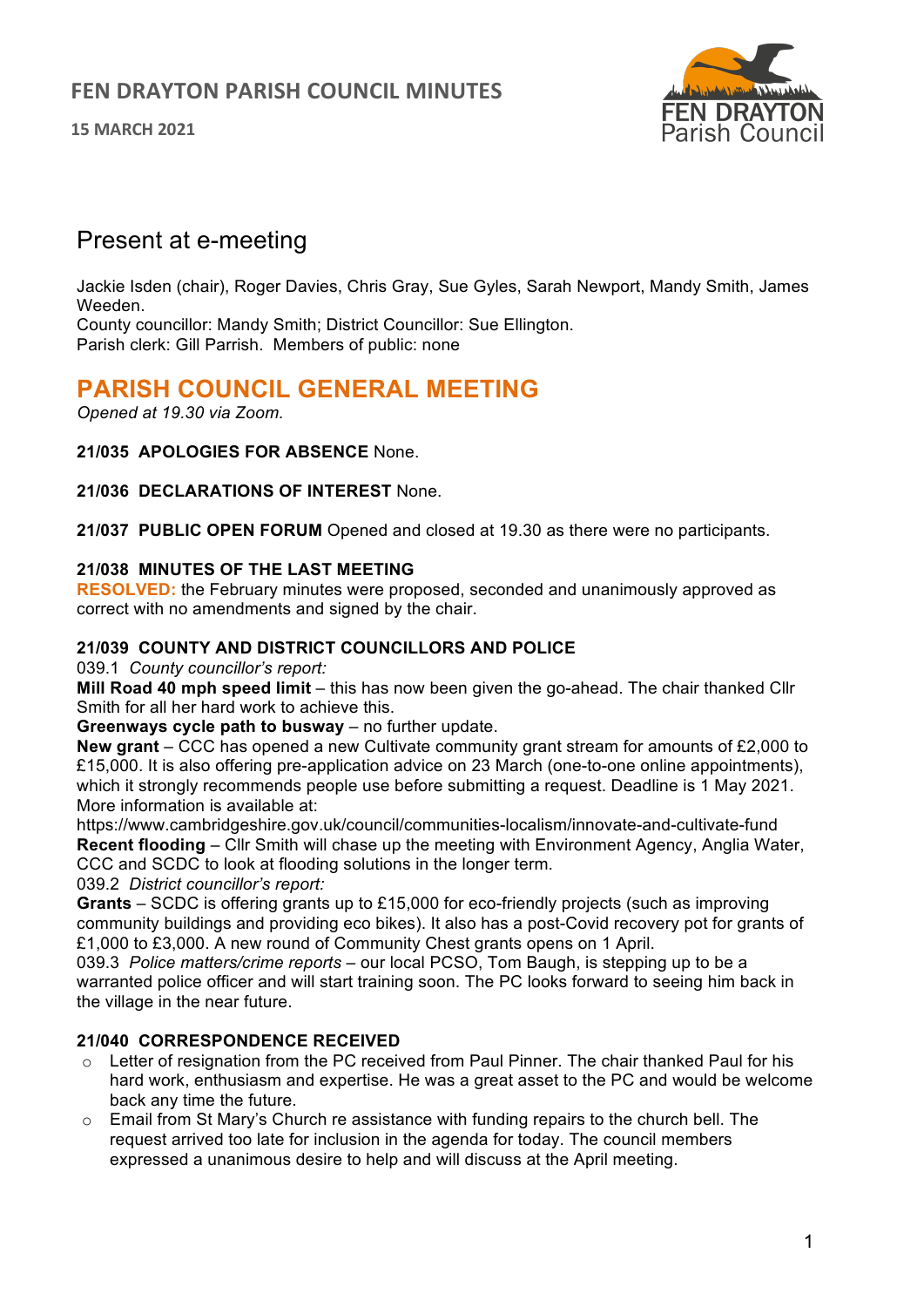# **FEN DRAYTON PARISH COUNCIL MINUTES**

**15 MARCH 2021**



o From SCDC community briefing this evening: Addenbrooke's has set up a long Covid centre. Anyone who is suffering symptoms should contact his/her GP for referral.

#### **21/041 VILLAGE MATTERS AND MAINTENANCE**

- o Dogs fouling on the football field are an ongoing problem. Notices to be put up around the village and on Facebook asking dog owners to pick up dog poo. **ACTION** (clerk/J Weeden)
- o Lock up doors: renovation was completed early in March.
- $\circ$  Cycling on public footpaths again, complaints have been made about this and signs to be sourced. Cyclists are allowed on bridleways not footpaths. **ACTION** (clerk)
- $\circ$  Grass cutting: RHL keeping prices the same as 2020. RESOLVED: council members approved renewing contract for 2021 by email, so cutting could start earlier than planned.

#### **21/042 NON-MOTORISED USER PATH**

Will there be signposting at the junction of Middleton Way and the old Huntingdon Road to warn of the new cycle path? R Davies to check with A14 Highways England. **ACTION**.

#### **21/043 SWIFT BOX PROJECT**

The village hall committee reconfirmed that it is happy for swift boxes to be put up on the north side of the hall. J Isden has ordered eight more boxes. Luke Ebbutt-James has kindly offered to help the handyman put them up.

#### **21/044 PAVILION**

A pavilion committee meeting was held on 23 February. The likely cost of a new brick built pavilion would be £350,000+. As there are no grants over £100,000 due to Covid, the committee is looking at alternative options. The next committee meeting will be held on 27 April.

#### **21/045 UPDATES/ACTIONS FROM PREVIOUS MEETINGS**

(20/115) Mill Road speed limit (see 21.039/1).

(20/128/6) Men's Shed scheme – S Gyles has spoken with people involved with shed schemes. The first step is to find a suitable shed or building, or land to put a container on.

(21/012) Millennium clock repair. An electrician confirmed that power to the clock via a control unit is fine, so the clock itself is faulty. Clerk to source a clock repairer. **ACTION.**

(21/015) Playground report: still awaiting reply from Caloo. J Isden is chasing.

(21/014) Plantation benches: currently monitoring for antisocial behaviour before looking at moving/replacing the benches.

(20/135/2) The A14 legacy fund Cootes Lane traffic calming has been approved by Highways and will be delivered in the financial year 2021/22.

(21.015.3) The tree policy draft was approved by the PC and will be uploaded to the website. (21/029) Flood defence meeting – the defence policy is still being considered. SCDC began desilting the Oxholme brook today – it should be completed tomorrow. J Isden is obtaining quotations for clearing the ditch around the back of the recreation ground. J Isden met with Anglia Water and was assured that the pumping station is working properly. Tankers pumped out excess water last week to ease the pressure on the pumps.

### **21/046 PLANNING APPLICATIONS**

#### **New applications**

**21/00275/FUL** r/o 27 Cootes Lane, Fen Drayton Erection of new dwelling, detached garage and stable STATUS Awaiting decision